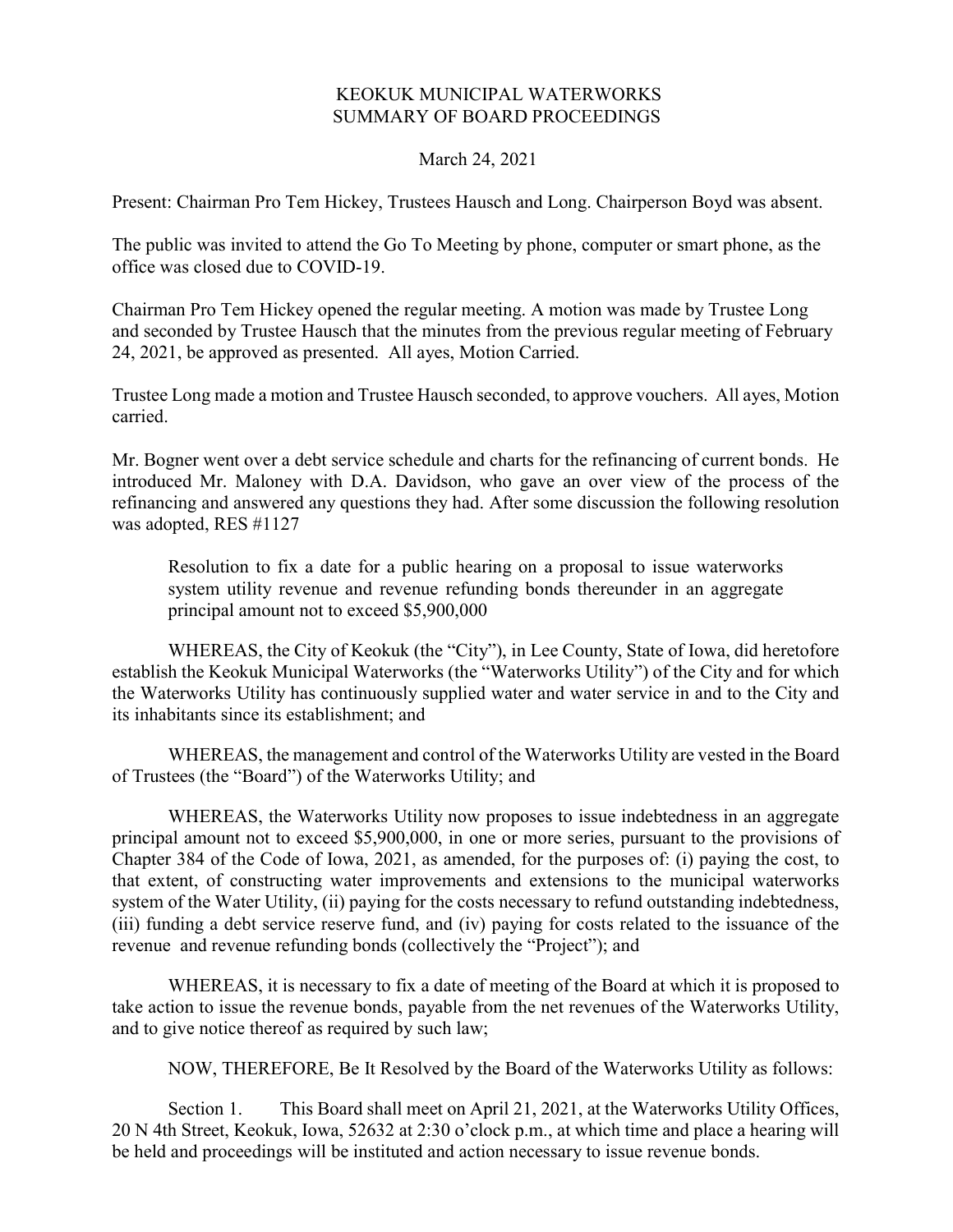Section 2. The Board Secretary is hereby directed to give notice of the proposed action setting forth the amount and purpose thereof, the time when and place where the said meeting will be held by publication at least once, not less than four (4) and not more than twenty (20) days before the meeting, in a legal newspaper which has a general circulation in the City. The notice shall be in substantially the following form:

NOTICE OF PROPOSED ACTION TO INSTITUTE PROCEEDINGS TO ISSUE KEOKUK WATERWORKS UTILITY REVENUE AND REVENUE REFUNDING BONDS IN ONE OR MORE SERIES IN AN AGGREGATE PRINCIPAL AMOUNT NOT TO EXCEED \$5,900,000

## (WATER REVENUE)

The Board of Trustees (the "Board") of Keokuk Municipal Waterworks (the "Waterworks Utility") will meet on April 21, 2021, at the Waterworks Utility Offices, 20 N 4th Street, Keokuk, Iowa, 52632 at 2:30 o'clock p.m., to consider the issuance, in one or more series, of Waterworks Utility Revenue Bonds and Waterworks Utility Revenue Refunding Bonds (collectively the "Revenue Bonds"), the proceeds of which will be used for the purposes of: (i) paying the cost, to that extent, of constructing water improvements and extensions to the municipal waterworks system of the Water Utility, (ii) paying for the costs necessary to refund outstanding indebtedness, (iii) funding a debt service reserve fund, and (iv) paying for costs related to the issuance of the revenue and revenue refunding bonds (collectively the "Project").

Due to federal and state government recommendations in response to COVID-19 pandemic conditions, alternative access to the meeting is provided via Go To Meeting.

Please join my meeting from your computer, tablet or smartphone. https://global.gotomeeting.com/join/530922301

You can also dial in using your phone. United States (Toll Free): 1-866-899-4679 United States: +1 (571) 317-3116

Access Code: 530-922-301

Electronic access information was included in the posted agenda of this public meeting.

In addition to electronic access, written comments may be filed or made prior to the meeting and will be recorded in the minutes

The Revenue Bonds will not constitute a general obligation of the City of Keokuk, Iowa (the "City"), nor will the Revenue Bonds be payable in any manner by taxation but, together with any additional obligations as may be hereafter issued and outstanding from time to time ranking on a parity therewith, will be payable solely and only from the net revenues of the Waterworks Utility.

At that time and place, oral or written objections may be filed or made to the proposal to issue the revenue bonds. After receiving objections, the Board may determine to issue the Revenue Bonds, in which case, the decision will be final unless appealed to the District Court within fifteen (15) days thereafter.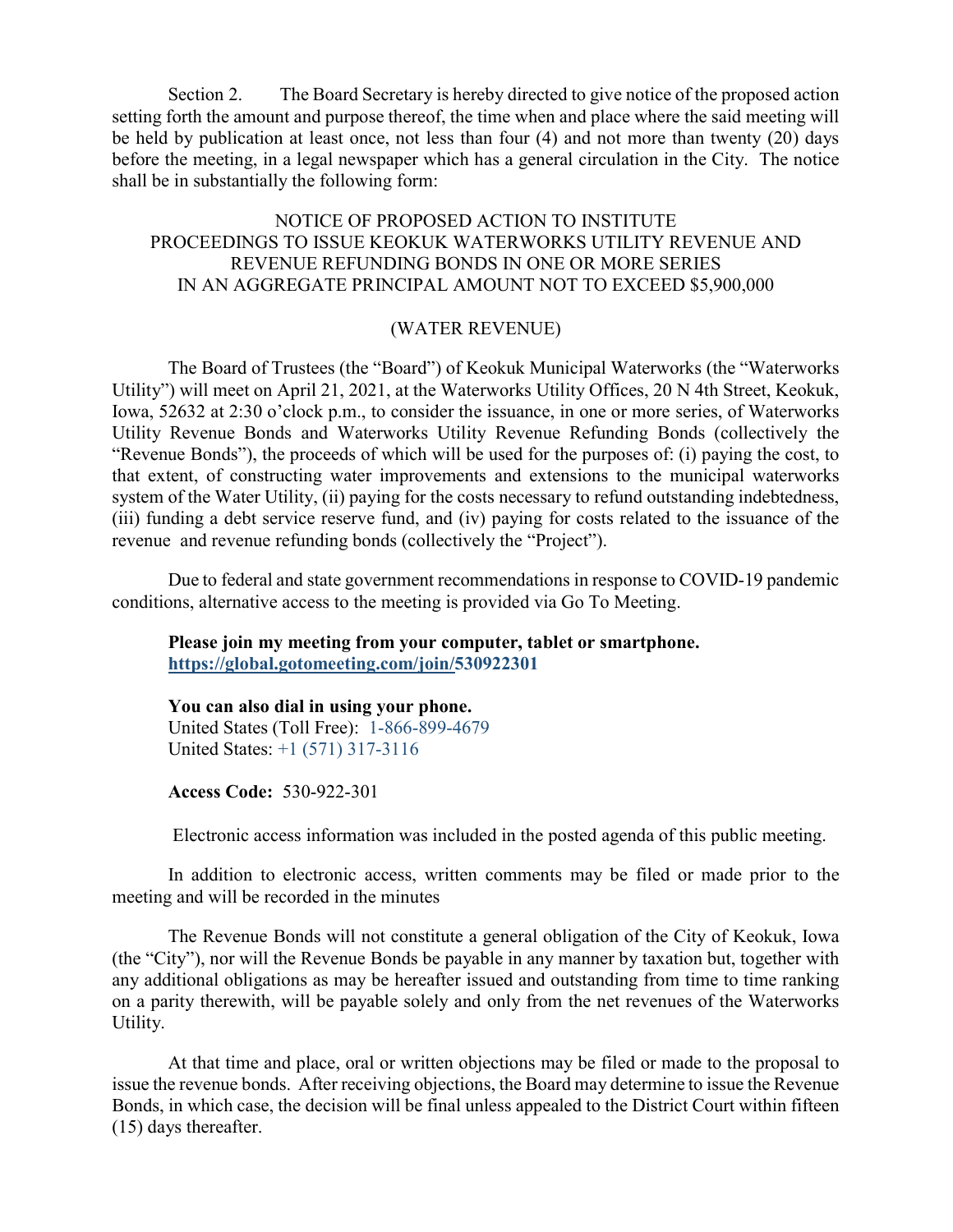By order of the Board of the Waterworks Utility Board Secretary

Section 3. Pursuant to Section 1.150-2 of the Income Tax Regulations (the "Regulations") of the Internal Revenue Service, the Board declares (a) that it intends to undertake the Project which is reasonably estimated to cost approximately \$5,900,000, (b) that other than (i) expenditures to be paid or reimbursed from sources other than the issuance of bonds, notes or other obligations (the "Bonds"), or (ii) expenditures made not earlier than 60 days prior to the date of this Resolution or a previous intent resolution of the Board, or (iii) expenditures amounting to the lesser of \$100,000 or 5% of the proceeds of the Bonds, or (iv) expenditures constituting preliminary expenditures as defined in Section  $1.150-2(f)(2)$  of the Regulations, no expenditures for the Project have heretofore been made by the Board and no expenditures will be made by the Board until after the date of this Resolution or a prior intent resolution of the Board, and (c) that the Board reasonably expects to reimburse the expenditures made for costs of the Board out of the proceeds of the Bonds. This declaration is a declaration of official intent adopted pursuant to Section 1.150-2 of the Regulations.

Section 4. All resolutions or parts of resolutions in conflict herewith are hereby repealed to the extent of such conflict.

Section 5. This resolution shall be in full force and effect immediately upon its adoption and approval, as provided by law.

Motion was made by Trustee Hausch and seconded by Trustee Long. All ayes. Motion carried.

Passed and approved this 24th day of March, 2021.

Mr. Maddox presented the Board with monthly charts and informed the Board of the work that has been done around the plant. Two of the Miox units have been repaired and recently one developed a leak in a new spot and had to be pulled out for repairs. The new ultrafiltration skids are about ready for delivery of the canisters in May.

Mr. Johnston presented the Board with monthly charts. He reported that the Distribution department recently attended a class on Trenching and Shoring. Everyone will be certified. The two newest employees have passed their CDL testing. Mr. Johnston shared the results of the mowing bids for this year and after some discussion the following resolution was adopted, RES #1128, the Board hereby accepts the bid received from Jerry's Handyman Service, LLC, in the amount, of \$270.00, for mowing Keokuk Municipal Waterworks properties. Motion was made by Trustee Long and seconded by Trustee Hausch. All ayes. Motion carried.

Ms. Barnes discussed monthly financials, budget, operating expenses, and water sales to date. She also reported that there were no safety incidents this month. Ms. Barnes informed the Board, that Mr. Bogner needs to be able to officially sign documents as the General Manager for the Waterworks. After some discussion the following resolution was adopted, RES #1129, the Board hereby authorizes David Bogner to sign any financial document or any document pertaining to the Keokuk Municipal Waterworks. Motion was made by Trustee Long and seconded by Trustee Hausch. All ayes. Motion carried.

Mr. Bogner shared with the Board that he has reached out to the Union Representative and Attorneys and are looking for a date that they can meet. Discussion was held regarding the spending on the Chemical Feed Room and the Ultrafiltration Project. The refinancing on the bonds and reserves will help fund these projects.